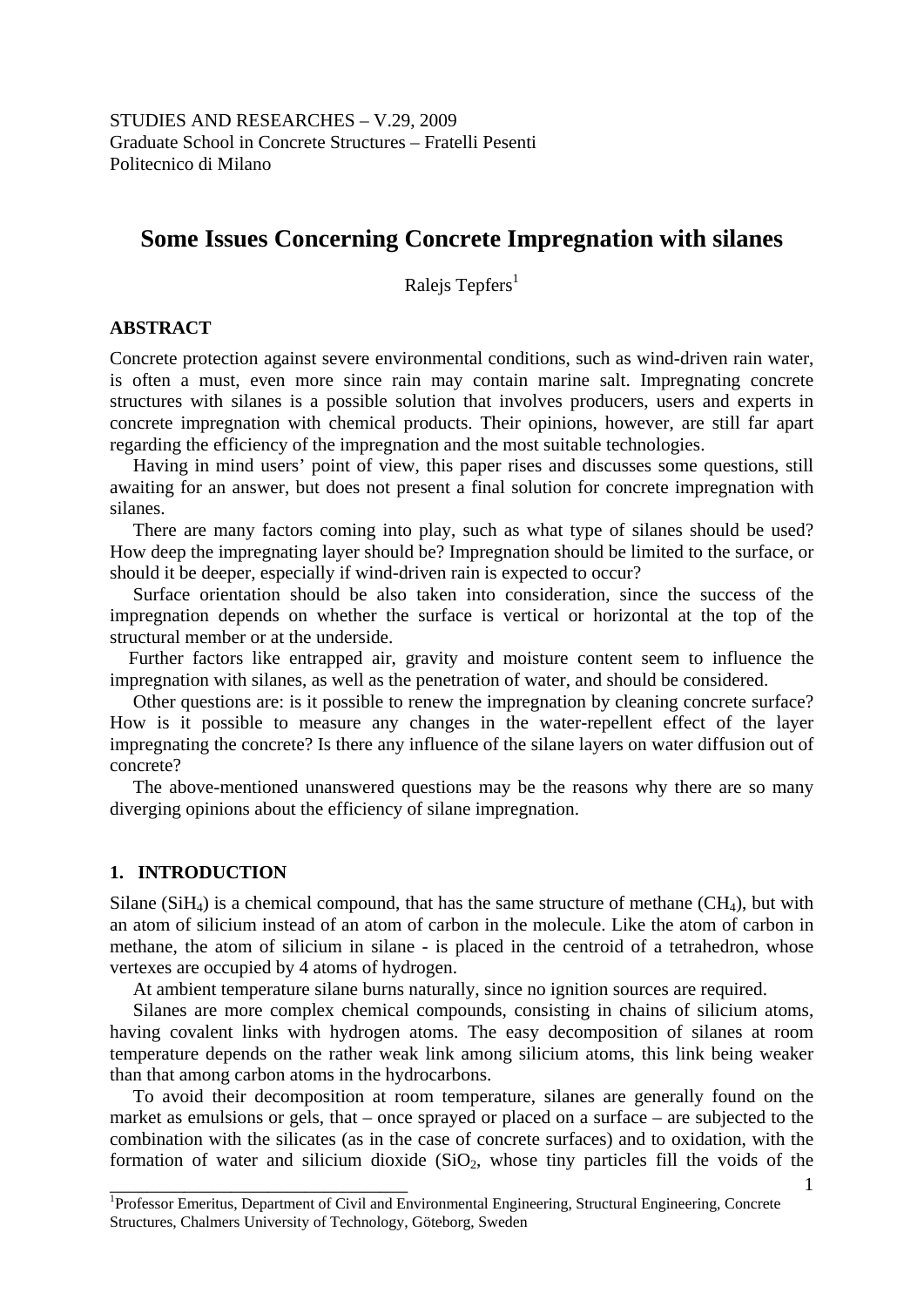material). Hence these chemical compounds are often used in water-repellent products, and have been proposed for the protection of concrete surfaces and stone walls.

 Protecting the stone walls of a 100 years old church in Sweden close to the North Sea (Skagerak) , whose granite blocks were jointed by means of layers of hydraulic-lime mortar, was the starting point of this paper. The protection of the structure was required by its exposure to heavy winds and rain.

 In this context, impregnation of concrete with silanes was studied and questions arose about the reliability of this technique. Contradicting opinions from engineers about the efficiency of the impregnation and the depth of the protective layer came up as well.

 Furthermore, neither the recent tests and the state-of-art studies by Johansson (2006), and Johansson et al. (2006), nor the companies manufacturing and selling impregnation products provide the end users with all necessary information.

 In this paper, the author present their opinions on several still-open questions and, whenever possible, gives their ideas, having in mind the end users.

 As previously mentioned, many are the opinions concerning the protection provided by the impregnation of concrete surfaces with silanes in a moist environment. Some researchers believe that the water-repellent ability is good, while others have doubts about the efficiency of the impregnation. There are also different views on how deep the impregnated layer should be and to what extent the penetration depth may guarantee the impregnating effect.

 Because of the many aspects still open to investigation, many efforts are today devoted to the research on concrete impregnation, even more since - beside the possible benefits - the technology still arises many questions, without answers, that are crucial for the applications.

 Depending on the properties of the specific silanes adopted in concrete impregnation, the penetration should be minimal (i.e. limited to concrete surface), or extended to the walls of the capillaries. (The coating on the walls tends to close the capillaries and to increase concrete resistance to water diffusion). Today´s opinion is that the duration of the impregnation is about ten years. Renewing the impregnation makes the capillaries more closed and favours a further reduction of the diffusion, that may even be totally blocked.

 Some people think that the solution containing the silanes should be aimed at covering the concrete surface. In this way the silanes do not have the time to penetrate into the capillaries, since their molecules rapidly react with the silicates contained in the concrete. Thereby concrete surface becomes hydrophobic, the capillaries are undisturbed and water vapour diffusing from inside the concrete can evaporate through the open capillaries. Others think that the waterproofing layer should be preferably 20mm deep, in order to better prevent water intrusion.

 The tests concerning the penetration of the silanes in the concrete are always carried out by dipping the sub-surface of the concrete sample in the solution containing the silanes, that are sucked up against gravity. The results are clear, though limited to the bottom face (*intrados*) of any given structural member, something that occurs very rarely, since generally the sides and top face (*extrados*) are exposed to the water. The intrados, however, may be covered by a film of condensed water, as it is usually the case, when the environment warms up very quickly after a spell at very low temperature. Normally, the sides and the top surface of a structural member are exposed to the rain and should be protected by means of impregnation.

 Gravity has no effects on the capillary suction along the lateral surfaces of a concrete structure, but wind pressure may force the water through a too-thin impregnated layer, into the capillaries. As a matter of fact, wind-driven rain forms water films on vertical concrete walls and these films are exposed to wind pressure. The wind pressure deforms the films and pushes them through the impregnated hydrophobic layers into the capillaries, where the water molecules get in contact with the electrically-loaded capillary walls and stick to them.

<sup>&</sup>lt;sup>1</sup>Professor Emeritus, Department of Civil and Environmental Engineering, Structural Engineering, Concrete Structures, Chalmers University of Technology, Göteborg, Sweden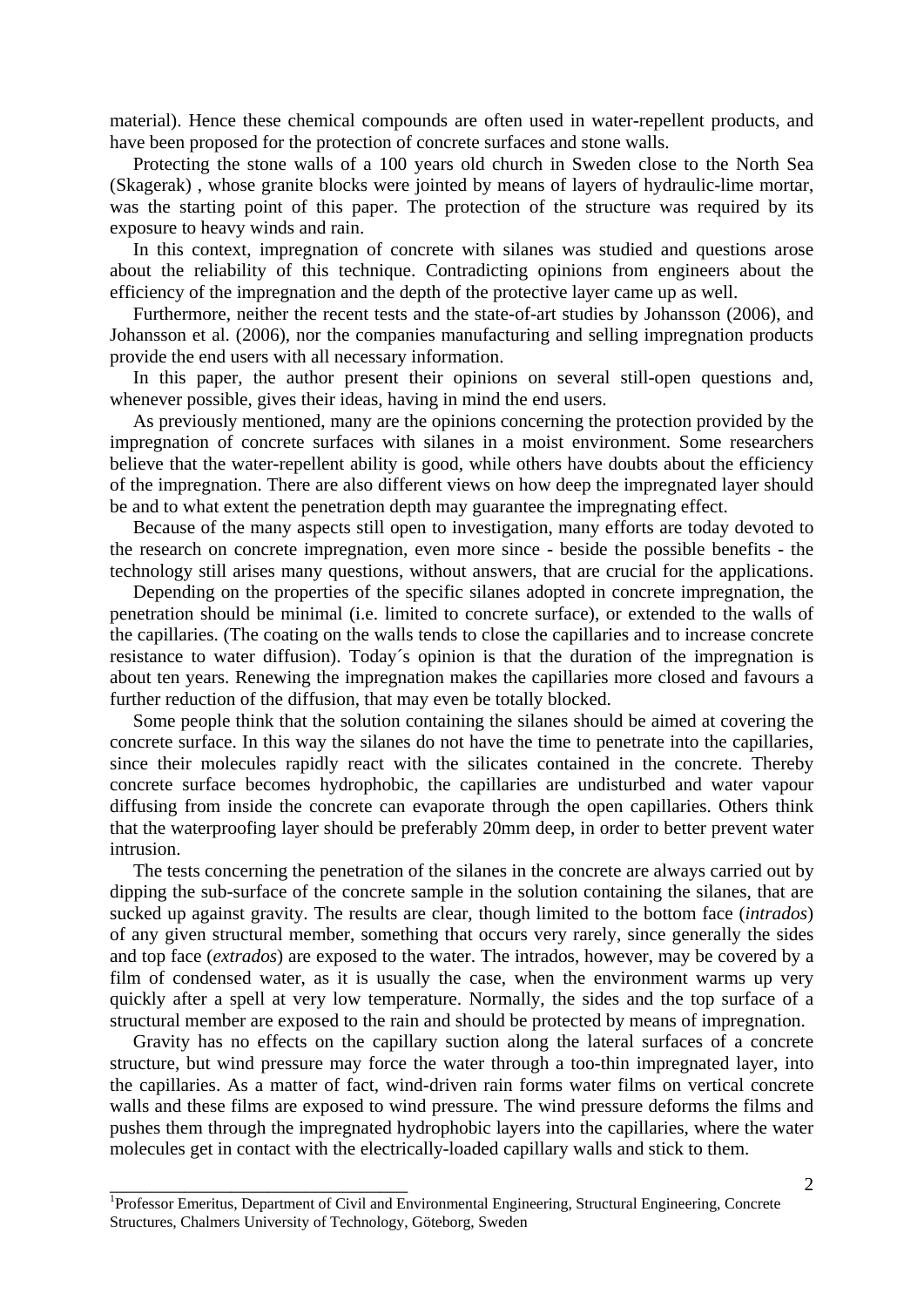Tech-Dry Building Protection Systems (see website in References) mentions the abovementioned risk, which increases with increasing wind pressure and may create *water bridges* through the impregnating layer. These "channels" favour water transport into the concrete. Of course, a deep impregnation may prevent this migration to happen. Furthermore, close to sea coast the water may contain wind-borne salts (*chlorides*), that follow the water into concrete pores.

 Along any concrete top surface, the pressure of the rain water increases with the thickness of the water film. The deformed volume of water is forced through the impregnating layer into the capillaries. If water bridges are created through the protecting layer, capillary suction is activated. The air entrapped in the concrete pores, however, has to get out against the water intrusion and is hindered by the water trying to come in.

 Cracks affect water intrusion as well, since any excessive opening of the cracks nullifies the benefits of impregnation, that cannot stop the incoming water. Subsequently, the penetration of soft rainwater dissolves the calcium contained in the hydrated cement, and - if water penetration allows the water to flow through the concrete – the hardened cement is depleted of calcium and concrete weakens.

### **2. WATER STRUCTURE**

\_\_\_\_\_\_\_\_\_\_\_\_\_\_\_\_\_\_\_\_\_\_\_\_\_\_\_\_\_\_\_\_

In Civil Engineering capillary suction is usually treated by means of empirical equations and diagrams concerning the various chemo-physical processes. In this way, a lot of information is obtained, to the detriment of the understanding. Hence, to better understand how silane impregnation works, a thorough examination of water properties and atomic structure is necessary. The water molecule consists of two hydrogen atoms and one oxygen atom covalently bounded to each other (because of *electron sharing*). The negative electrons tend to be located between the positive atomic nuclei. This means that the two hydrogen nuclei become outwardly positive poles. The oxygen nucleus becomes a negative pole, because of the surrounding surplus of negatively-charged electrons (Fig.1).

 Water molecules are mutually bonded by the electrical attraction between poles having opposite sign (*hydrogen bonding*). The binding is quite weak but sufficient to hold together the volume of water in the form of droplets. In liquid water, the bond is continuously broken and re-established because of *thermal vibrations*; as a result, the molecules can occupy the entire available space. In solid water (*ice*) there are less thermal vibrations, and the hydrogen bonds do not break and the molecules cannot occupy the entire space (this is an explanation of why the volume of ice is larger than that of liquid water, by 9%, for a certain given mass).

 Because of their electric polarity, water molecules are attracted by the electrically-charged ionic structures, and this is the case of concrete.



Figure 1 - Simplified structure of water molecules.

<sup>&</sup>lt;sup>1</sup>Professor Emeritus, Department of Civil and Environmental Engineering, Structural Engineering, Concrete Structures, Chalmers University of Technology, Göteborg, Sweden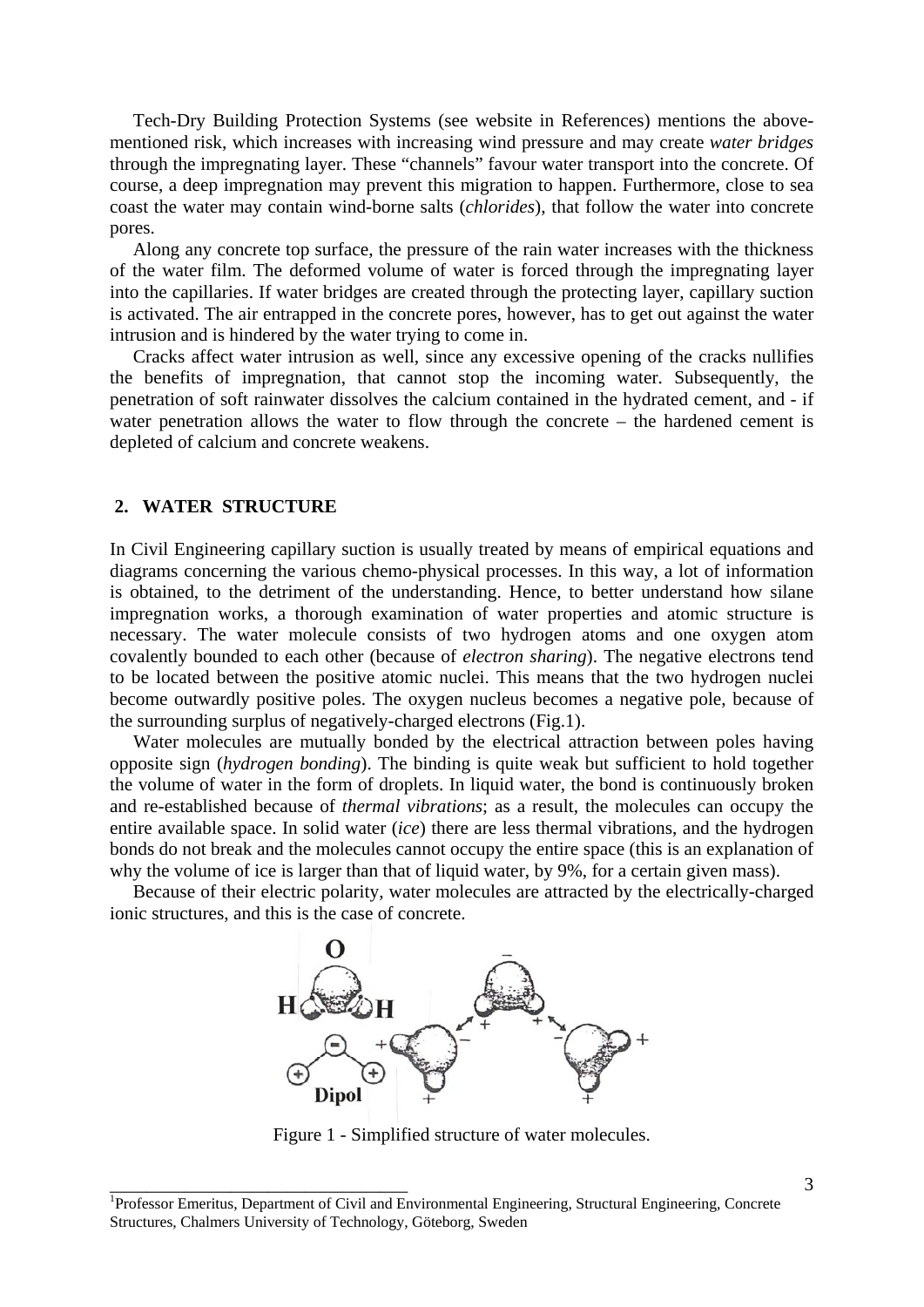The ions strongly bind water molecules among themselves. Ions with positive and negative electrical charges attract water molecules, since these have both positive and negative poles. At temperatures above absolute zero, molecules vibrate because of thermal excitation. Vibration intensity varies between molecules. Overactive water molecules can jump from ion to ion along the capillary walls, pulling other water molecules, in so forming water layers and volumes, that are held together by hydrogen bonds. The ionic capillary walls becomes hydrophilic and their surfaces become wet, Fig. 2a. If the capillary walls have no electrical charges (as after being impregnated and covered by silanes), the surfaces become hydrophobic and water is repelled, Fig. 2b. The water is not attracted by the capillary walls devoid of ionic electric charges, and the internal hydrogen bonds hold together the water molecules, by forming droplets or layers outside the capillaries. To have water in a hydrophobic capillary, it has to be pressed in.



Figure 2 - Water intrusion (a) in a hydrophilic capillary with electrically-charged ionic structure and (b) in hydrophobic capillary, where water intrusion requires some pressure, since the capillary is electrically uncharged.

 The wind pressure acting on a water film covering a concrete surface can deform this film and push it into the capillaries.

 Thermally vibrating water molecules can penetrate among thermo-vibrating ions in ionic materials, where water molecules force the structure of the material to swell, see Fig. 3. On the contrary, when the concentration of the water molecules in the environment decreases, the same molecules are expelled and the structure of the material shrinks. It is a reversible process.

 Should enough water molecules be around an ion, this ion may move away from the ionic structure, to become a part of the solution, see Fig. 4. In this way, calcium ions are dissolved out of the cement binder and follow the water flow. When the water comes out of a crack in a structural member and evaporates, carbonated calcium remains in the form of white calcareous coating.



Figure 3. - Thermal vibrations allow the water molecules to penetrate into the ionic structure.

<sup>&</sup>lt;sup>1</sup>Professor Emeritus, Department of Civil and Environmental Engineering, Structural Engineering, Concrete Structures, Chalmers University of Technology, Göteborg, Sweden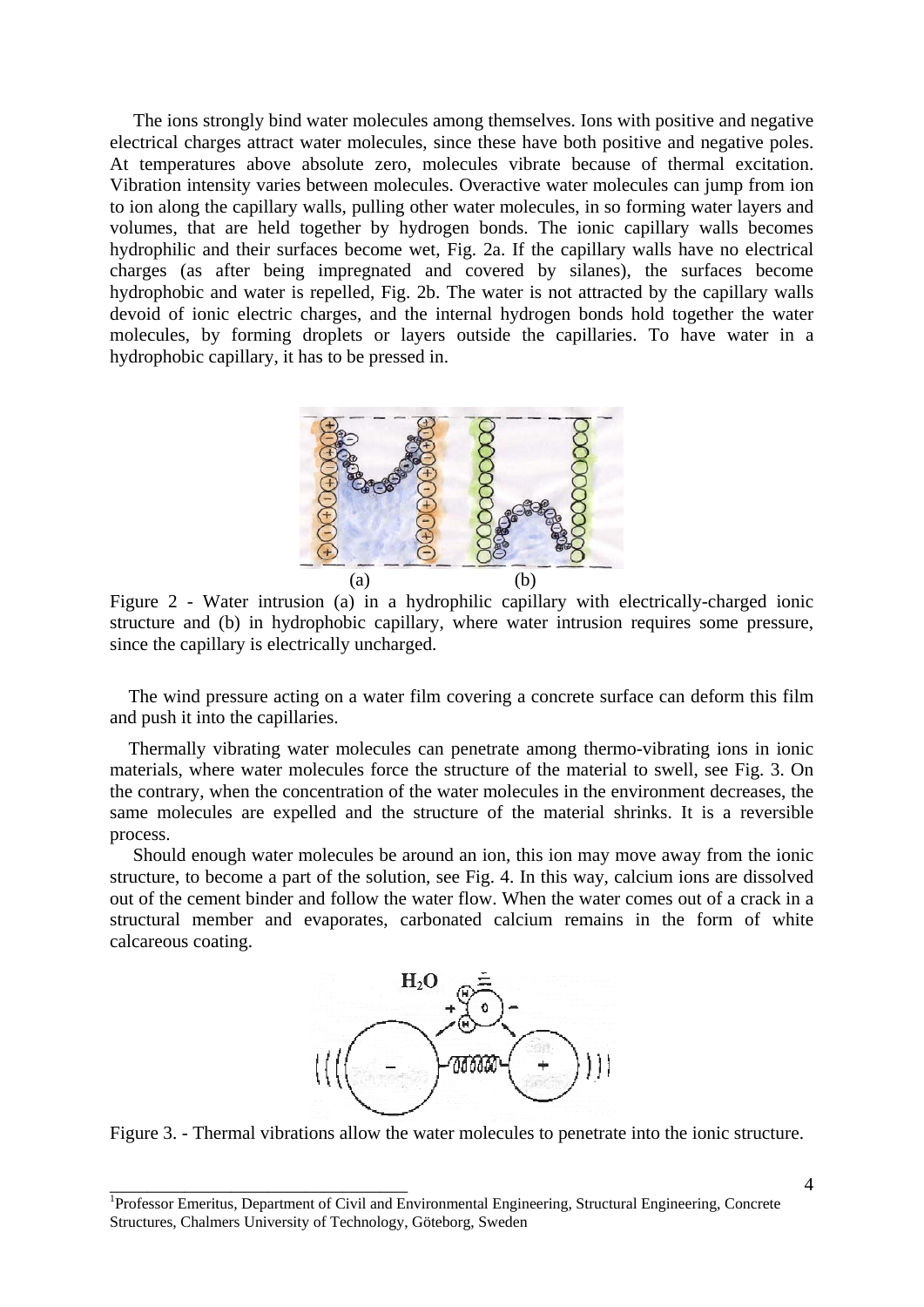

Figure 4 - Several water molecules around an ion can expel the ion from the ionic structure, forcing it to join the solution.

## **3. HYDRATION PRODUCTS (CEMENT GEL) AND WATER**

The structure of the cement gel is ionic, as shown in Fig. 5 (electron microscope), where the capillaries are not visible in the form usually adopted in modelling, even if their aim is clear: "sucking" water. The structure has ions with electric charges and is attracting polar water molecules.

 In a polar structure the water molecules are able to climb by taking advantage of the temperature-induced vibrations of the molecules, that create layers and layers of water molecules. As a result, menisci are formed and further water molecules are drawn ("capillary suction"). Depending on the direction of the sucking process, gravity counteracts, is neutral or favours water intrusion – "suction".



Figure 5 - Enlarged cement-gel particle, as observed by means of an electron microscope.

# **4. THE IMPREGNATING EFFECTS OF SILANES**

\_\_\_\_\_\_\_\_\_\_\_\_\_\_\_\_\_\_\_\_\_\_\_\_\_\_\_\_\_\_\_\_

Silanes come as solutions, emulsions or gels. When applied to concrete surfaces, silanes react rapidly with the silicates of the cement gel and cover concrete surface with a hydrophobic layer. If for some reasons the reaction is delayed, the silanes can be progressively and partially sucked into the capillary system, before the reaction takes place. There are different opinions about the depth required by the impregnating layer to guarantee an effective

<sup>&</sup>lt;sup>1</sup>Professor Emeritus, Department of Civil and Environmental Engineering, Structural Engineering, Concrete Structures, Chalmers University of Technology, Göteborg, Sweden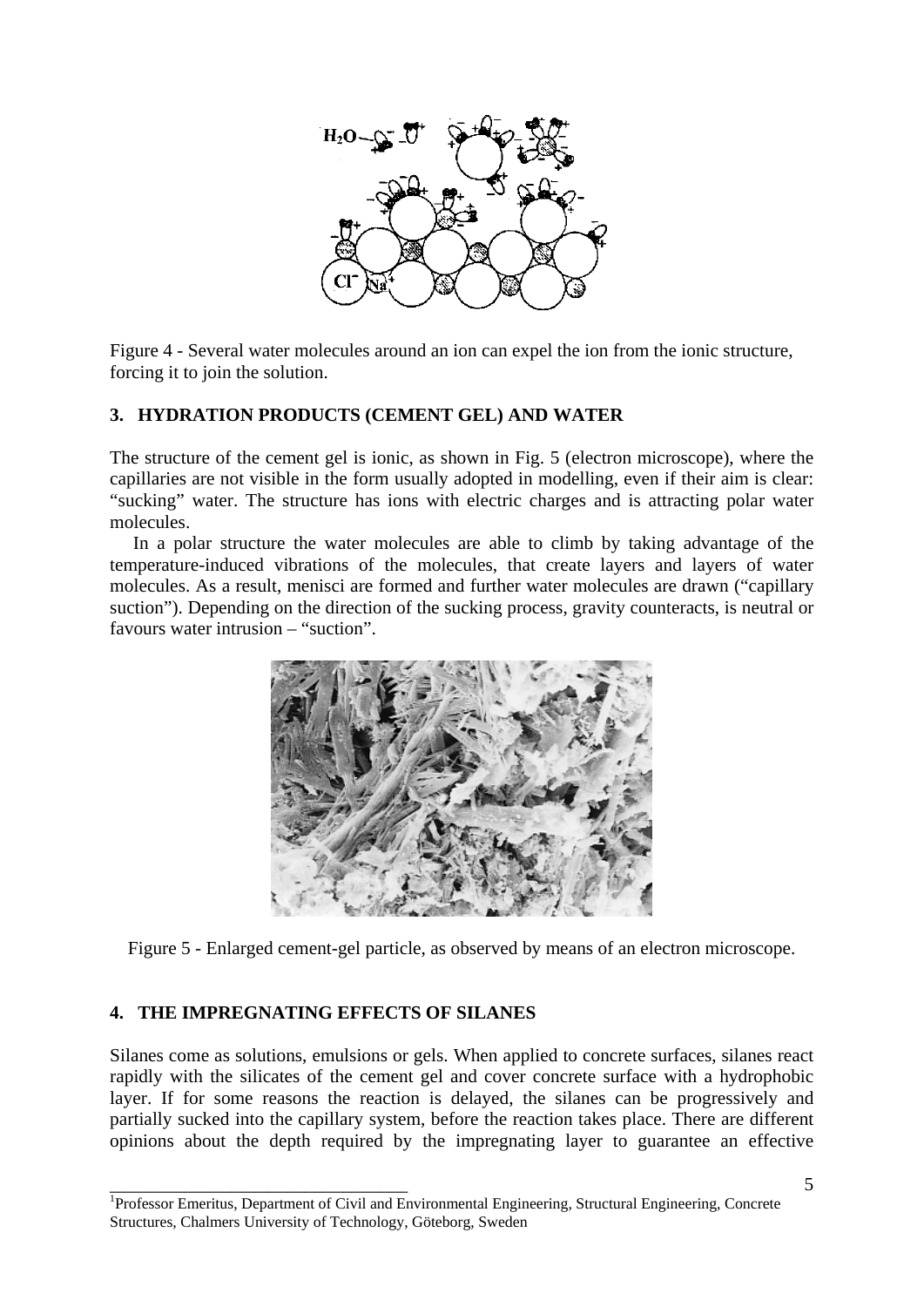protection (between  $\sim 0.1$  mm and 20mm). According to current knowledge, the impregnation can last for as many as 10 years, tough with decreasing efficacy.

 The aim of concrete impregnation with silanes is to prevent the water from entering into the concrete. As a matter of fact, a correctly performed impregnation with silanes breaks water continuity into the capillary system, prevents water intrusion and hinders the migration of chlorides or other ions into the concrete (Wittman, 2007). However, silane impregnation does not hinder concrete carbonation, since carbon dioxide -  $CO<sub>2</sub>$  can penetrate the open capillaries. The requirements for the carbonation to start the corrosion in steel reinforcement (Ljungkranz et al., 1994) are as follows:

- (a) the temperature should exceed  $4^{\circ}$  C;
- (b) the moisture content in the concrete should be in the range 0.7-1.5%, which corresponds to  $RH = 50-75\%$  (i.e. ordinary conditions);
- (c) the amount of carbon dioxide in the environment should be adequate (this condition is always met).

One should remember that *wet concrete is unaffected by carbonation*, and that impregnated concrete is generally accompanied by internal conditions that favour carbonation. Furthermore, steel reinforcement in concrete corrodes, if the relative humidity exceeds 60%, pH is below 11.8 and adequate oxygen is available. In ordinary concrete, were pH is above 12 and there are few chloride ions, the reinforcement does not corrode.

### **5. QUESTIONS BEFORE DECIDING WHETHER TO IMPREGNATE**

Concrete impregnation aimed to prevent water intrusion brings in a lot of questions that are well-known to end users from a qualitative point of view, but should be answered by the scientific community from a quantitative point of view:

 (a) Does the impregnation have different effects - for the same penetration depth of the silanes - if applied to the underside surfaces, side surfaces or top surfaces of any given concrete structure? In the three above cases, gravitation is unfavourable, neutral or favourable with reference to penetration. More specifically, in the case of silnes applied to the top surfaces impregnation prevents the entrapped air from getting out of the concrete pore system. Consequently, the air can hinder the penetration of silanes into the capillaries. However, the same yields for water penetration into the pore system.

 (b) Since water inside capillaries is known to have a negative influence on silane intrusion, how should the moisture content in the concrete mass be determined? What method is the best for measuring water content inside the concrete? What is the maximum moisture content, that may still guarantee a successful impregnation? Does it depend on the direction of the intrusion?

 (c) Before surface impregnation, may active measures be used in order to reduce moisture content in the concrete? Can drying pistols be used or are there other tools? Since a sudden rain shower during the impregnation process increases concrete moisture and requires specific checks, are there any indications on when to resume work?

 (d) How deep should the impregnating layer be? Does wind-carried rain (that creates a water film on vertical concrete surfaces) reduce impregnation effects, because of the wind pressure deforming the film and forcing it into the capillaries? As a matter of fact, gustinduced wind pressure is comparable to that of a water depth of several decimetres. Should

<sup>&</sup>lt;sup>1</sup>Professor Emeritus, Department of Civil and Environmental Engineering, Structural Engineering, Concrete Structures, Chalmers University of Technology, Göteborg, Sweden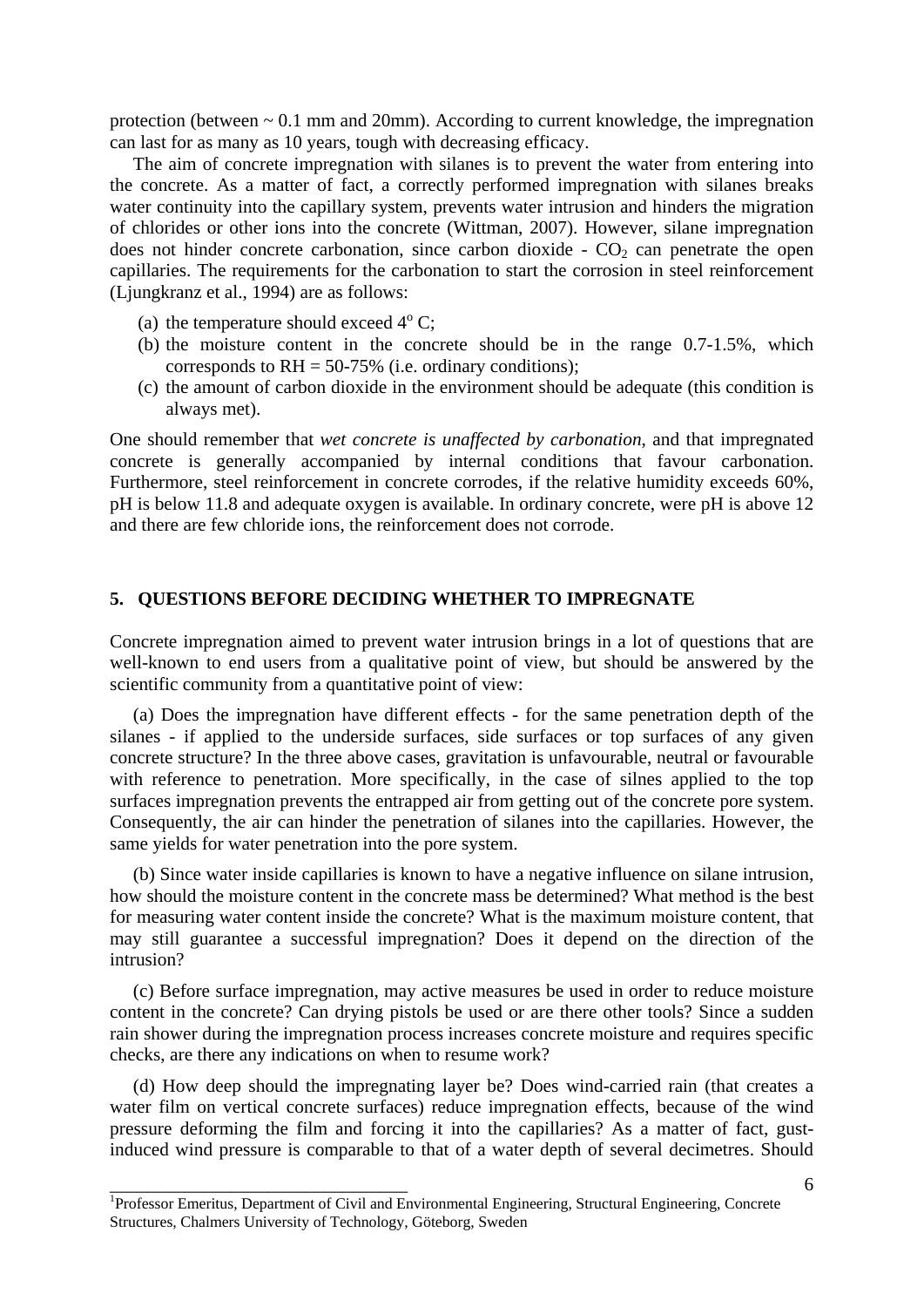the impregnating layer be thin, water bridges would form and water transport through these bridges would occur, making a deeper impregnation layer necessary in such cases.

 (e) What is the durability of a silane-based impregnated layer covering a concrete surface? Do thicker impregnating layers last longer? After the fading in a number of years (say ten years) of the first emulsion-based silane impregnation, does re-impregnation with updated agents (for instance gel-type silanes) provide the same durability? (Re-impregnation may even last longer).

 (f) To what extent any dirt on concrete surface and into the capillaries may be detrimental to the efficacy of silane impregnation? Dirt is usually hydrophilic and can favor water transport into concrete pores. To what extent cleaning concrete surface with pressurized water containing appropriate chemical products can restore the effects of silane impregnation? (Before waxing the body of a car, that is dirt because of pollution, the water-repellent properties of the "sealing" can be guarantied by using a high-pressure water jet containing some specific chemical products).

 (g) What is the best way to impregnate a concrete surface? By spraying the emulsion, or by using a brush, or are there other methods to have the best results?

 (h) Does the impregnation reduce water diffusion through the impregnated concrete layer and towards the external environment, as some scholars declare? When re-applying the impregnation (after the first impregnation has lost most of its efficacy), does the new impregnation reduce capillary size to such an extent that water diffusion out of the concrete may be markedly impaired?

 (i) What should be done when the re-impregnation process fills the external capillaries and water diffusion out of the concrete may be hindered? It is not always possible to remove the old impregnated layers, because in this way the concrete cover around the reinforcing bars may become too thin. As an alternative to concrete removal, could a layer of sprayed concrete be applied on a previously-impregnated concrete surface, in order to allow the new layer to be impregnated at a later stage?

#### **6. CONCLUDING REMARKS**

\_\_\_\_\_\_\_\_\_\_\_\_\_\_\_\_\_\_\_\_\_\_\_\_\_\_\_\_\_\_\_\_

There are still many open questions requiring an answer from the scientific community about whether or to what extent or with what technology a concrete structural member should be impregnated with silanes. What type of silanes should be used? How deep the impregnated layer should be? Answers are instrumental in decision making!

 It seems appropriate to limit the impregnation to the surface, without any intrusion, when the surface is not exposed to the combination of rain and high wind-pressure. However, if wind-driven rain is expected, the impregnated layer should be deeper.

 Surface orientation has also some relevance in terms of impregnation success. If the surface to be impregnated is vertical or horizontal (belonging to the extrados – top surface - or to the intrados – sub-surface of the given structure), the success of the impregnation process tends to be rather different. Gravity seems to influence the intrusion of the silanes, as well as water penetration, something that should be investigated more thoroughly. The amount of moisture in the pore system is an important factor to be evaluated prior to impregnation. Also the air entrapped by the film of the silanes during the impregnation process along concrete top surfaces should be looked at carefully, since air may endanger any adequate impregnation.

<sup>&</sup>lt;sup>1</sup>Professor Emeritus, Department of Civil and Environmental Engineering, Structural Engineering, Concrete Structures, Chalmers University of Technology, Göteborg, Sweden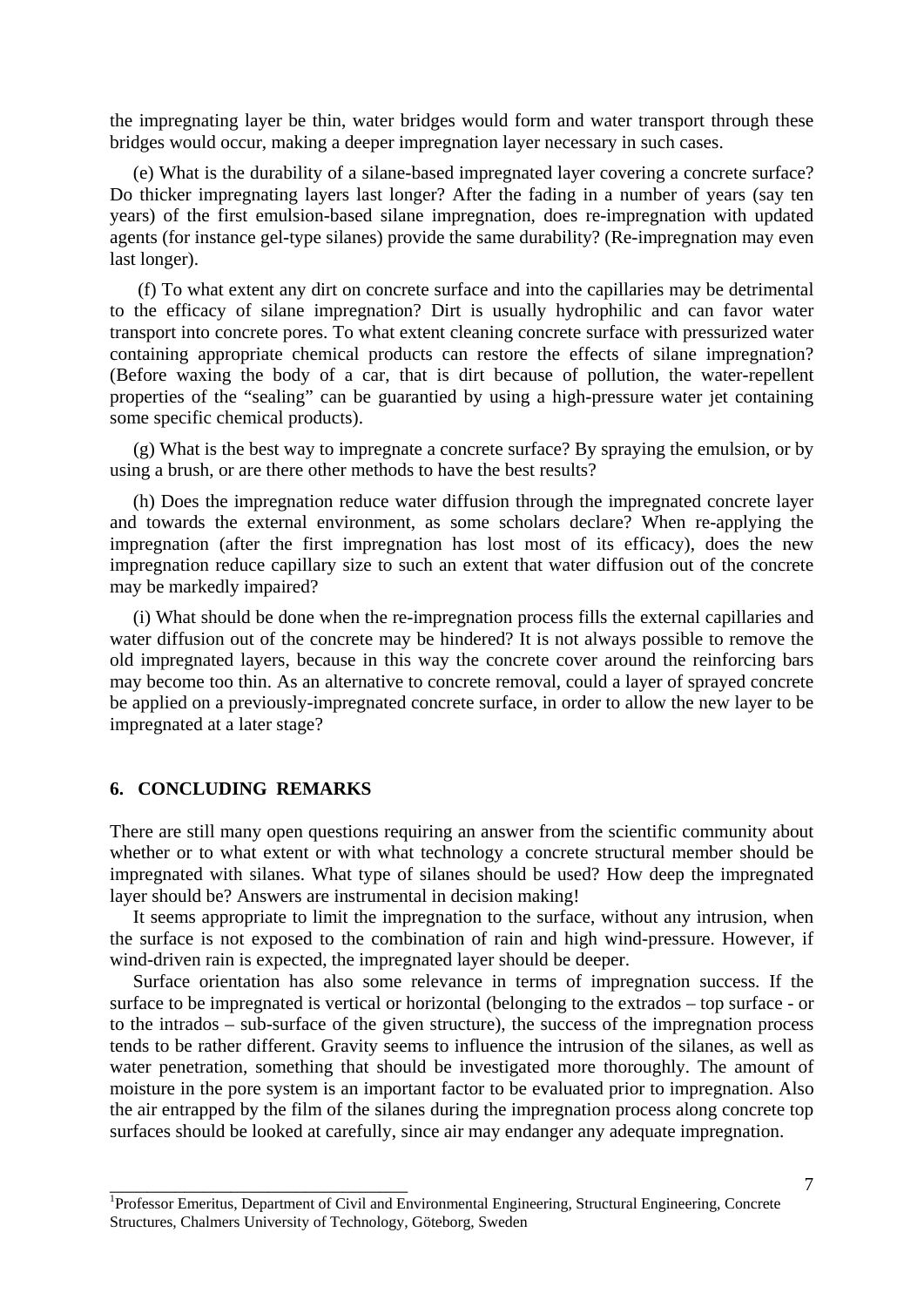Other questions: is it possible to renew the impregnating effect by cleaning the surface? How can be measured any in-time changes in the water-repellent silane-induced capability? Is it possible to restore the impregnation effects induced by the silanes without altering the water diffusion from the concrete to the environment? Answering these questions requires further research efforts indeed!

 Summing up, science has still (a) to give many answers to end users on a number of properties related to the coupling of concrete and silanes, and (b) to clear the way from the many diverging opinions about the efficiency of concrete silane impregnation, something badly needed for concrete preservation against environmental attacks.

#### **7. REFERENCES**

Johansson A. (2006). *Impregnation of Concrete Structures. – Transportation and Fixation of Moisture in Water Repellent Treated Concrete.* The Royal Institute of Technology, Department of Architecture and Built Environment, TRITA-BKN. Bulletin 84. ISSN 1103- 4270, ISRN KTH/BKN/B—84—SE. Stockholm 2006, 68 pp.

Johansson A., Janz M., Silfwerbrand J., Trägårdh J. (2006a). "Impregnation of Concrete Structures - Introduction to a PhD-project.". *Proc. 4th International Conference on Water Repellent Treatment of Building Materials .* Aedificatio Publishers, pp. 59-68.

Johansson A., Janz M., Silfwerbrand J., Trägårdh J. (2006b). "Moisture Transport in Impregnated Concrete – Moisture Diffusion Coefficient, Modeling, Measurement and Verification". *Restoration of Buildings and Monuments. Bauinstandesetzen und Baudenkmalpflege*. Vol 12. No.1 pp. 13-24. (2006).

Johansson A., Janz M., Silfwerbrand J., Trägårdh J. (2006c). "Moisture Fixation in Concrete Treated with a Water Repellent Agent". Swedish Cement and Concrete Research Institute, Stockholm, Sweden, 2006. p. 14.

Johansson A., Janz M., Silfwerbrand J., Trägårdh J. (2006d). *Penetration Depth for Water Repellent Agents on Concrete as a Function of Humidity, Porosity and Time.* Swedish Cement and Concrete Research Institute, Stockholm, Sweden, p. 16.

Ljungkranz C., Möller G., Petersons N. (1994). *Betonghandbok (Concrete handbook)*, Svensk Byggtjänst (Swedish Constructions) Stockholm,. pp. 785-808.

Tech-Dry Building Protection Systems PTY. LTD. 177-179 Coventry Street, South Melbourne, Victoria, 3205, Australia. **Website: www.techdry.com.au.**

Wittman F. W. (2007). "Effective Chloride Barrier for Reinforced-Concrete Structures in Order to Extend the Service-Life". *Advances in Construction Materials*. Springer Berlin, Heidelberg. ISBN 978-3-540-72447. Part V. pp. 427-437

<sup>&</sup>lt;sup>1</sup>Professor Emeritus, Department of Civil and Environmental Engineering, Structural Engineering, Concrete Structures, Chalmers University of Technology, Göteborg, Sweden